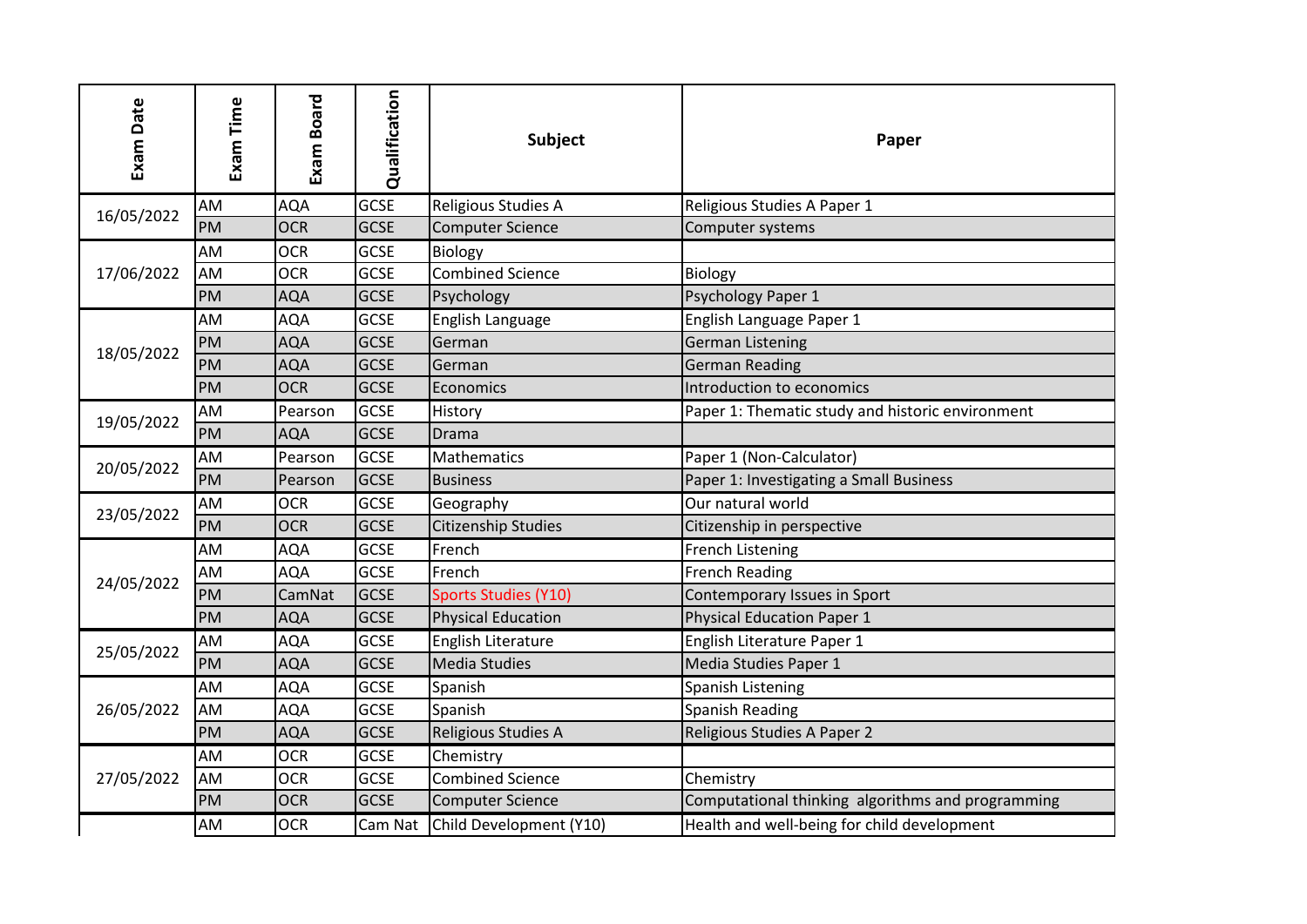| 06/06/2022 | AM        | <b>AQA</b>    | <b>GCSE</b> | German                         | <b>German Writing</b>                |
|------------|-----------|---------------|-------------|--------------------------------|--------------------------------------|
|            | AM        | <b>OCR</b>    | <b>GCSE</b> | Economics                      | National and international economics |
|            | AM        | Educas        | <b>GCSE</b> | Latin                          | Paper 1                              |
|            | <b>PM</b> | <b>AQA</b>    | <b>GCSE</b> | Psychology                     | <b>Psychology Paper 2</b>            |
| 07/06/2022 | AM        | Pearson       | <b>GCSE</b> | Mathematics                    | Paper 2 (Calculator)                 |
|            | PM        | <b>OCR</b>    | <b>GCSE</b> | Geography                      | People and society                   |
| 08/06/2022 | AM        | AQA           | <b>GCSE</b> | English Literature             | English Literature Paper 2           |
| 09/06/2022 | AM        | Pearson       | <b>GCSE</b> | History                        | Paper 3: Modern depth study          |
|            | PM        | <b>OCR</b>    | <b>GCSE</b> | <b>Physics</b>                 |                                      |
|            | PM        | <b>OCR</b>    | <b>GCSE</b> | <b>Combined Science</b>        | <b>Physics</b>                       |
| 10/06/2022 | AM        | AQA           | <b>GCSE</b> | English Language               | English Language Paper 2             |
|            | PM        | <b>AQA</b>    | <b>GCSE</b> | <b>Physical Education</b>      | <b>Physical Education Paper 2</b>    |
| 13/06/2022 | AM        | Pearson       | <b>GCSE</b> | Mathematics                    | Paper 3 (Calculator)                 |
|            | <b>PM</b> | Pearson       | <b>GCSE</b> | <b>Business</b>                | Paper 2: Building a Small Business   |
|            | PM        | <b>OCR</b>    | Cam Nat     | Creative iMedia (Y10)          | Pre-production skills                |
|            | AM        | <b>OCR</b>    | <b>GCSE</b> | Geography                      | Geographical exploration             |
| 14/06/2022 | PM        | AQA           | <b>GCSE</b> | <b>Media Studies</b>           | Media Studies Paper 2                |
|            | PM        | <b>OCR</b>    | <b>GCSE</b> | <b>Citizenship Studies</b>     | Citizenship in action                |
|            | AM        | <b>OCR</b>    | <b>GCSE</b> | <b>Biology</b>                 |                                      |
| 15/06/2022 | AM        | <b>OCR</b>    | <b>GCSE</b> | <b>Combined Science</b>        | Biology                              |
|            | PM        | <b>Educas</b> | <b>GCSE</b> | Latin                          | Paper 2                              |
|            | PM        | AQA           | <b>GCSE</b> | Design and Technology          | Design & Technology                  |
| 16/06/2022 | AM        | Pearson       | <b>GCSE</b> | History                        | Paper 2: Period study                |
|            | PM        | AQA           | <b>GCSE</b> | French                         | <b>French Writing</b>                |
| 17/06/2022 | AM        | <b>AQA</b>    | GCSE        | Spanish                        | <b>Spanish Writing</b>               |
| 20/06/2022 | AM        | <b>OCR</b>    | <b>GCSE</b> | Chemistry                      |                                      |
|            | AM        | <b>OCR</b>    | <b>GCSE</b> | <b>Combined Science</b>        | Chemistry                            |
|            | <b>PM</b> | AQA           | <b>GCSE</b> | Food preparation and nutrition | Food preparation and nutrition       |
| 21/06/2022 | PM        | <b>Educas</b> | <b>GCSE</b> | Latin                          | Paper 3                              |
|            | PM        | AQA           | <b>GCSE</b> | Dance                          | Dance                                |
| 22/06/2022 | AM        | AQA           | <b>GCSE</b> | <b>Music</b>                   | Music                                |
|            | PM        | <b>OCR</b>    | <b>GCSE</b> | <b>Citizenship Studies</b>     | Our rights our society our world     |